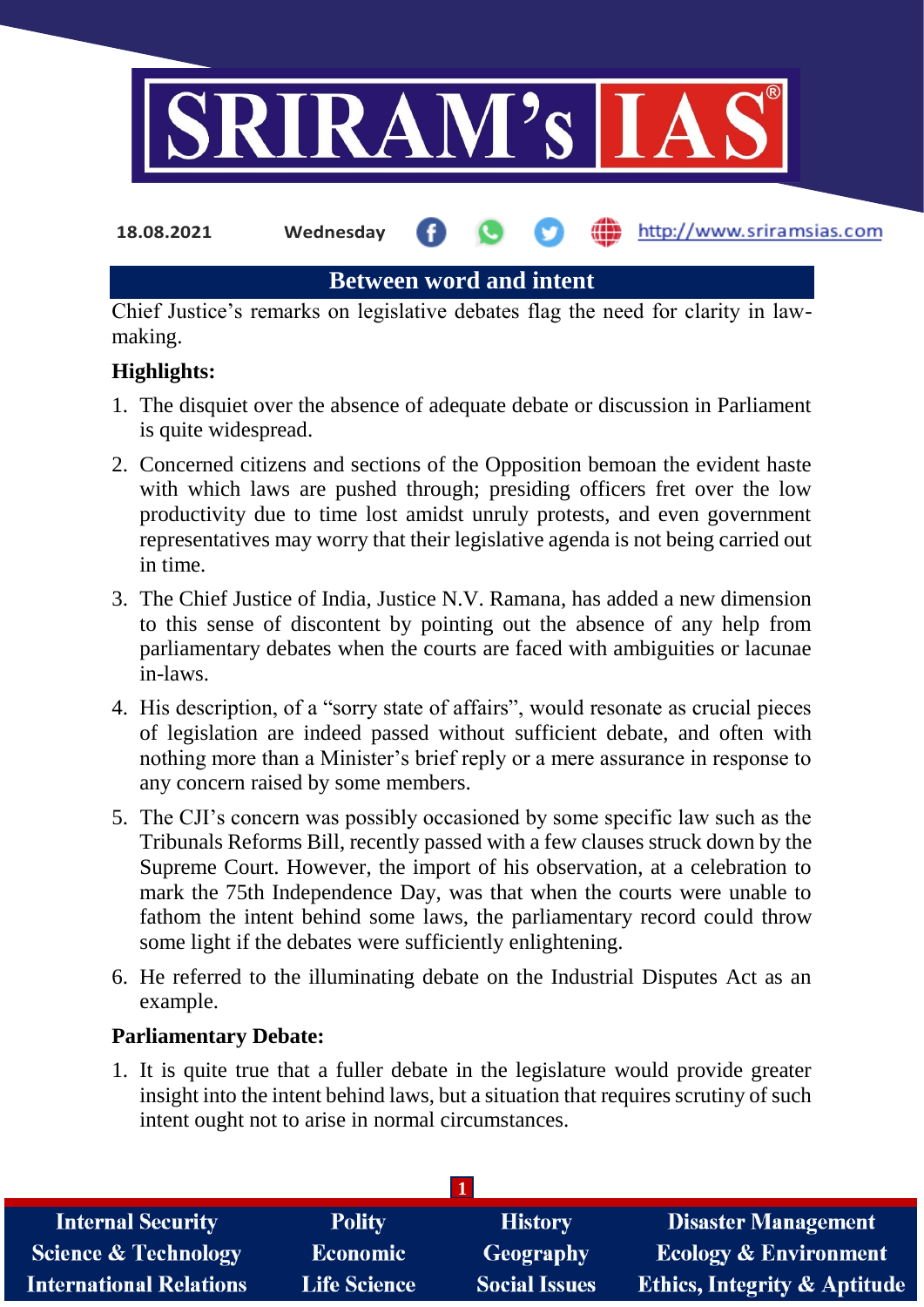

#### http://www.sriramsias.com **18.08.2021 Wednesday**

- 2. Legislation should be drafted clearly and the letter of the law should not stray much beyond its purpose and scope. A purposive interpretation of a statute is normally required only when the wording of the law is unclear.
- 3. Otherwise, reliance on House committee reports or parliamentary debates is only an extrinsic aid, and not fully determinative of a law's meaning.
- 4. In a recent example, the Supreme Court ruled that the 102nd Amendment to the Constitution ousted the power of State governments to identify backward classes, even though it was vehemently argued by the Government that it was not Parliament's intention.
- 5. It highlights the need to have the wording of the lawfully reflect the legislative intent. More than the quality of debate, it is the scope for detailed discussion that imparts clarity and much-needed proximity to the original intent and purpose of any statute.
- 6. For this, it is vital that important pieces of legislation are scrutinised by standing committees, which will have the advantage not only of eliciting replies from the executive but also inputs from the wider civil society before the statute is framed.

### **Doctor at the door**

Doorstep healthcare delivery can mitigate the effects of disruption caused by pandemics.

### **Highlgihts:**

- 1. Long before the pandemic struck, health experts had warned of a health epidemic — one that involved non-communicable diseases (NCDs). The last two years, however, managed to expose the frailties of even robust health systems in the country that saw not one, but two debilitating waves of COVID-19.
- 2. It also exposed the chinks in what was traditionally believed to be the armour of health care — institution-based treatment. When access to these institutions was severed all of a sudden, States had to introspect about how they could bolster their healthcare setup in ways that would protect it from such disruptions.

| <b>Internal Security</b>        | <b>Polity</b>       | <b>History</b>       | <b>Disaster Management</b>              |  |  |
|---------------------------------|---------------------|----------------------|-----------------------------------------|--|--|
| <b>Science &amp; Technology</b> | <b>Economic</b>     | Geography            | <b>Ecology &amp; Environment</b>        |  |  |
| <b>International Relations</b>  | <b>Life Science</b> | <b>Social Issues</b> | <b>Ethics, Integrity &amp; Aptitude</b> |  |  |